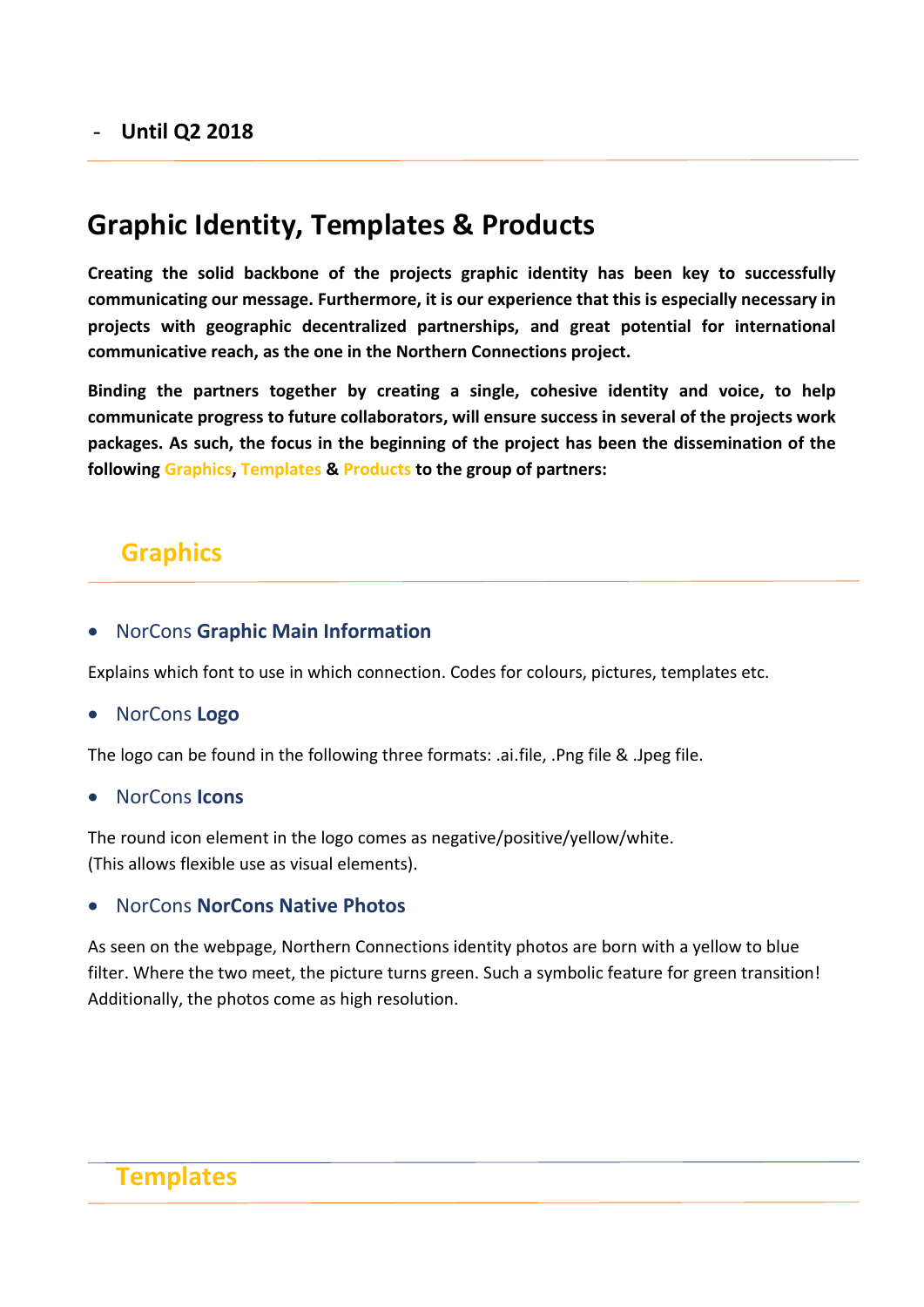### Word Template - **Letter**

A generic template, used when creating material containing information about the project. (eg. when contacting stakeholders as a Northern Connections representative).

#### Word Template - **Invitation**

This template ensures that the visual identity is the same regardless of country. Partners are able to edit the template as they wish e.g. adding local pictures etc.

#### Word Template - **Report**

Used when reporting to the WP Management.

#### Word Template - **Meeting Summary**

Used when contacting stakeholders about meetings as a Northern Connections representative.

### **Presentation Material**

#### **PowerPoint presentation**

Contains general information on the project. Partners are also able to add/change the suggested Northern Connections photos to local/national photos if this is relevant the specific targeted audience. The master slide section also contains a guide on how to change photos.

#### **Prezi** *(Under development!)*

Prezi is a visual and dynamic form of presentation and is an alternative or supplement to a PowerPoint presentation. The Prezi presentation will explain the project in a few minutes and updated when relevant.

#### **Cover Folder / Brochure** *(Under development!)*

The brochure of Northern Connections is produced to functions as a cover folder and a brochure at the same time. The cover folder/brochure contains information about the project on the outside and the inside. The papers inside can be changed when relevant.

### - **Until Q2 2018**

## **Communication Channels**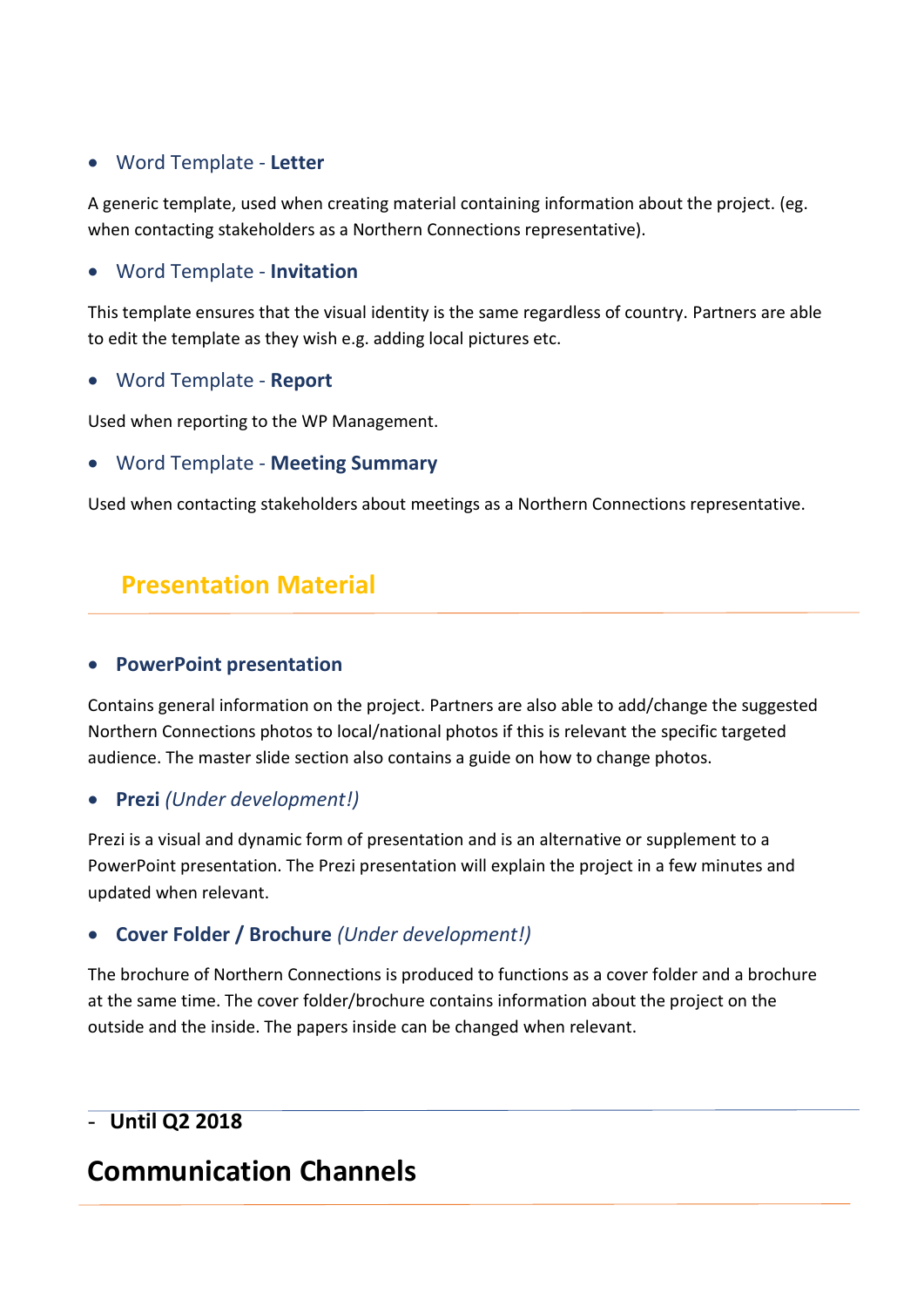#### **Interreg Northern Connections Homepage**

Used for publishing information, articles, videos and related material concerning the project. **Target groups:** Politicians, clusters, SME's & internal project partnerships.

#### **Social Media**

- **Twitter -** Used to tweet out news and to inform our network. **Target groups:** Politicians, clusters, SME's & internal project partnership.
- **YouTube**  Used for posting videos about the project, videos made by our partners, webinars, videos from our events, meetings etc. **Target groups:** Clusters & internal project partnership.

#### **NorCon Newsletter**

Used for knowledge sharing about the project. The articles are mostly produced by the partners in the project, and addresses both internal and external subject matters. **Target group:** Politicians, clusters, SME's & internal project partnerships.

#### **Partner Testimonials in Newsletter**

The Partner Testimonials are to be found within the newsletter. The Partner Testimonials are written by a different partner each time. In addition, the testimonial is about why the partners are a part of the project and what the partners contribute with in the project etc. **Target groups:** Clusters & internal project partnerships.

#### **Toolbox**

The toolbox functions as an inspirational catalogue, which comprehends matchmaking, knowledge sharing and idea creation. Is to be used in support of both policy and cluster related activities.

**Target groups:** Politicians, clusters, SME's & internal project partnerships.

#### **Webinar - Innovation of the Month**

As of march 2018, we have successfully held one *Innovation of The Month.* Hosted by a partner

in the project, the concept aims to give an in-depth view of the practical application a tool (see toolbox) used by the host selected within the partnership. The webinar is published every second month.

**Target groups:** Clusters & internal project partnerships.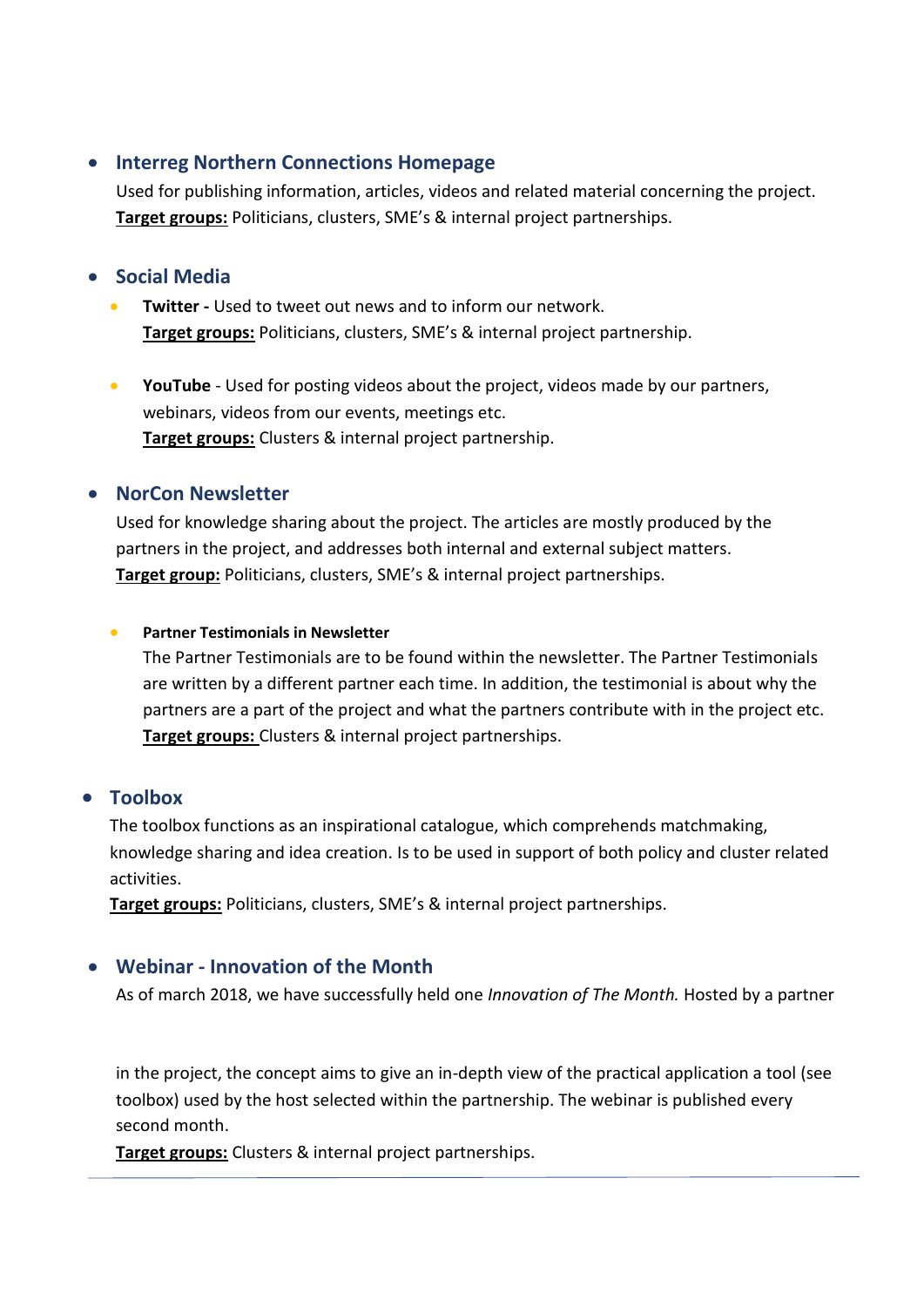## **Target groups**

The above mentioned target groups are dynamic and will be revised following an analysis, that will be carried out in Q3 of 2018. This will ensure that the projects communication channels – and those of our partners - are used for target-oriented communication, and not just seen as, and used as, generic communication channels.

The analysis mentioned above, will also reflect the need for more qualified communication towards the national administrative policy level in EU and beyond. As such, we view the projects Toolbox and new channels as dynamic, and is therefore subject to ongoing revision and streamlining in accordance to the goals and results of the project.

- **As of Q2 2018**

## **New additions**

## **Dissemination Log**

By the end of Q1 2018 a new app will be introduced in the NorCon Podio workspace.

The so called *Dissemination Log* aims to shorten and ease the manner in which partners are able to get their communicative products on to our digital platforms (eg. Social media, newsletters and/or webpages). Giving both partners and the WP2 team an opportunity to, digitally, create *Communication Assignments* with the possibility to specify content, set dates for publication, attach files and tag responsible parties within the workspace.

This new process will ensure that the lead and co-lead on WP2 are able to stimulate responsible producers of material within the group of partners, in due time, and provide support throughout the entire process.

All contact with the producer of the content - or, tagged responsible party – will be made with a direct focus on the specific delivery of the product, herby giving the WP2 team the possibility to manage content for newsletters and social media activity – both short, and long term without.

#### **News gatekeepers**

Gatekeepers has been selected within WP's 4, 5 &  $6.1$  These will be tasked with finding newsworthy material, identifying news stories and summing up WP results to be communicated

1

<sup>1</sup> Overview - [News gatekeepers](https://cleancluster.box.com/s/ktnz2qz16rjx2hwupwvb9s975idicu0c)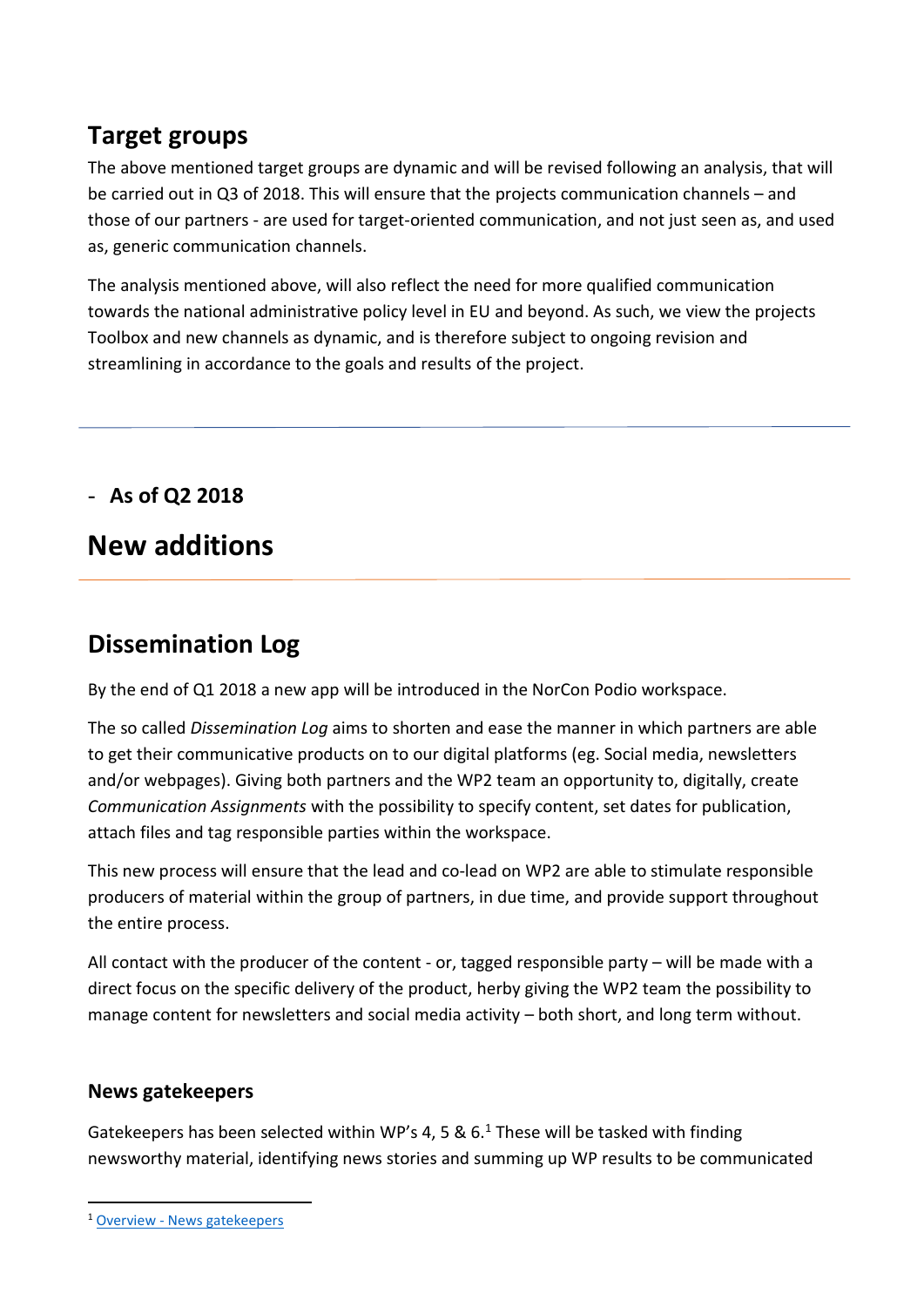via the projects communication channels. As such, these gatekeepers will function as a liaison between the WP Communication team and the source of the news generated in the specific WP.

#### **Strategic overview**

Within Q2 of 2018 the WP2 team aim to get the NorCon podio workspace event calendar up to date, adding the upcoming Living Lab Events.<sup>2</sup>

Within these Podio-events, we will be able to create Communicative Assignments, in the Dissemination Log, and get an overview of the best possible publication dates of supporting communication, which should focus on attracting companies to the events around Europe, and giving us every possibility to create interesting content for multiple communication platforms.

1

<sup>&</sup>lt;sup>2</sup> [Living Lab Event Sequence](https://cleancluster.box.com/s/djadhgx4t0m6jgkxd1nf0lyjj4nn8okq)